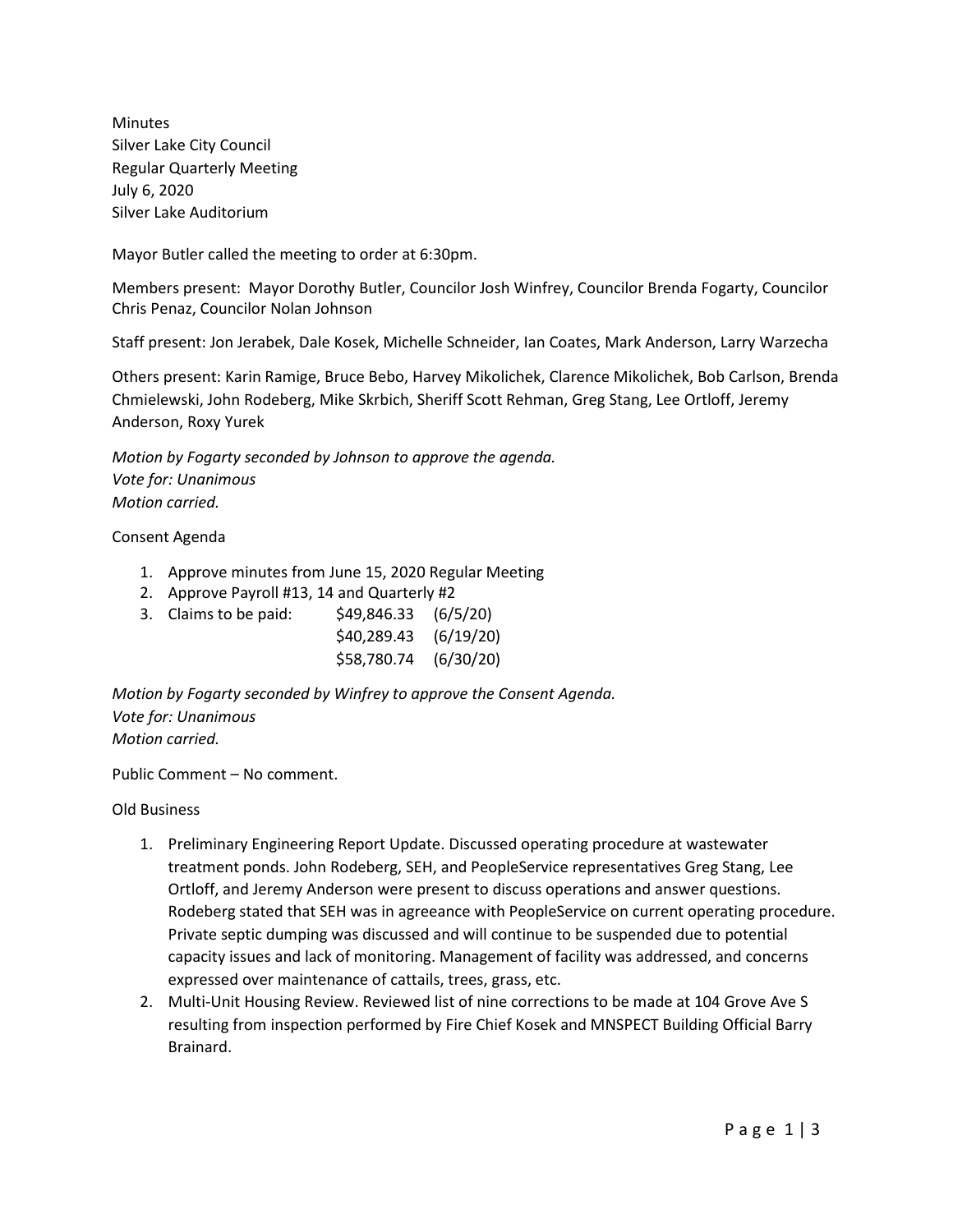3. Compost Site Permits and Policy. Discussed permitting for non-residents and use of logbook to track loads. The annual permit fee would be \$25 with load fees of \$50 per five 12-yard loads. No commercial use would be allowed.

*Motion by Winfrey seconded by Penaz to approve Compost Site Permit and Policy update allowing non-resident use.*

*Vote for: Winfrey, Penaz, Butler, Johnson Vote against: Fogarty Motion carried.* 

- 4. Local State of Emergency Review. Discussed continuing the local emergency and reviewing at next meeting.
- 5. Police Department Services. Reviewed cost estimates for contracting with Sherriff's Office (SO) for temporary coverage and permanent coverage, maintaining City's own department, and merging with Lester Prairie. Council discussed that it was necessary to increase full-time Police Officer starting wage to \$22 per hour and Police Chief starting wage to \$26 per hour. The SO would charge \$58.47/hr. for a temporary 6-month contract with coverage hours limited to 2-3 hours per day. The SO would charge \$59.72/hr. for a 2021 full year contract. At 40 hrs. coverage per week the cost would be \$124,225.47. A preliminary expense budget for the City maintaining its own department was estimated at \$271,859.00 not including revenues. The City cost of a merger with Lester Prairie estimate was \$281,777.00 not including revenues. Citizens voiced opinions on services. Discussed Officer Coates being approved for hire by City of Glencoe Police Department with unknown start date. Reviewed survey on Police Services and discussed adding more financial information and setting end date of July 19. Survey to be available on City website and in paper form at City Hall.
- 6. Utility Accounts. Discussed late fees, shut-offs, and current accounts past due. Concerns expressed over amounts past due and lack of effort to pay. Clerk Jerabek to check with City Attorney on performing shut-offs and requiring payments.
- 7. Gehlen Drive Storm Sewer. Reviewed estimates from Juul Contracting (\$8,795.50) and Litzau Excavating (\$8,775.00) for fixing sanitary sewer line and catch basins on Gehlen Drive. Televising of the line to check for connection to private drain line was unsuccessful due to lack of access. It will be checked when work is to be performed.

*Motion by Winfrey seconded by Penaz to approve estimate from Litzau Excavating for \$8,775.00 to replace 2 catch basins and line at Gehlen Drive. Vote for: Unanimous*

*Motion carried.*

## New Business

- 1. 2021 Property Assessment and COVID-19. County Assessor Brenda Chmielewski notified the Council that assessments would be completed curbside and property owners would receive a postcard notifying them of the changes and provide contact information for questions.
- 2. Frank Street Tree Trimming Proposals. Reviewed estimates from TreeStory (\$3,000.00), Kale Nygaard (\$1,680.00), and Reinert Logging and Lumber (\$1,500.00 to \$2,000.00) for trimming three blocks of trees hanging over Frank Street. *Motion by Winfrey seconded by Penaz to approve Kale Nygaard estimate of \$,1680.00 for Frank Street tree trimming.*

*Vote for: Unanimous Motion carried.*